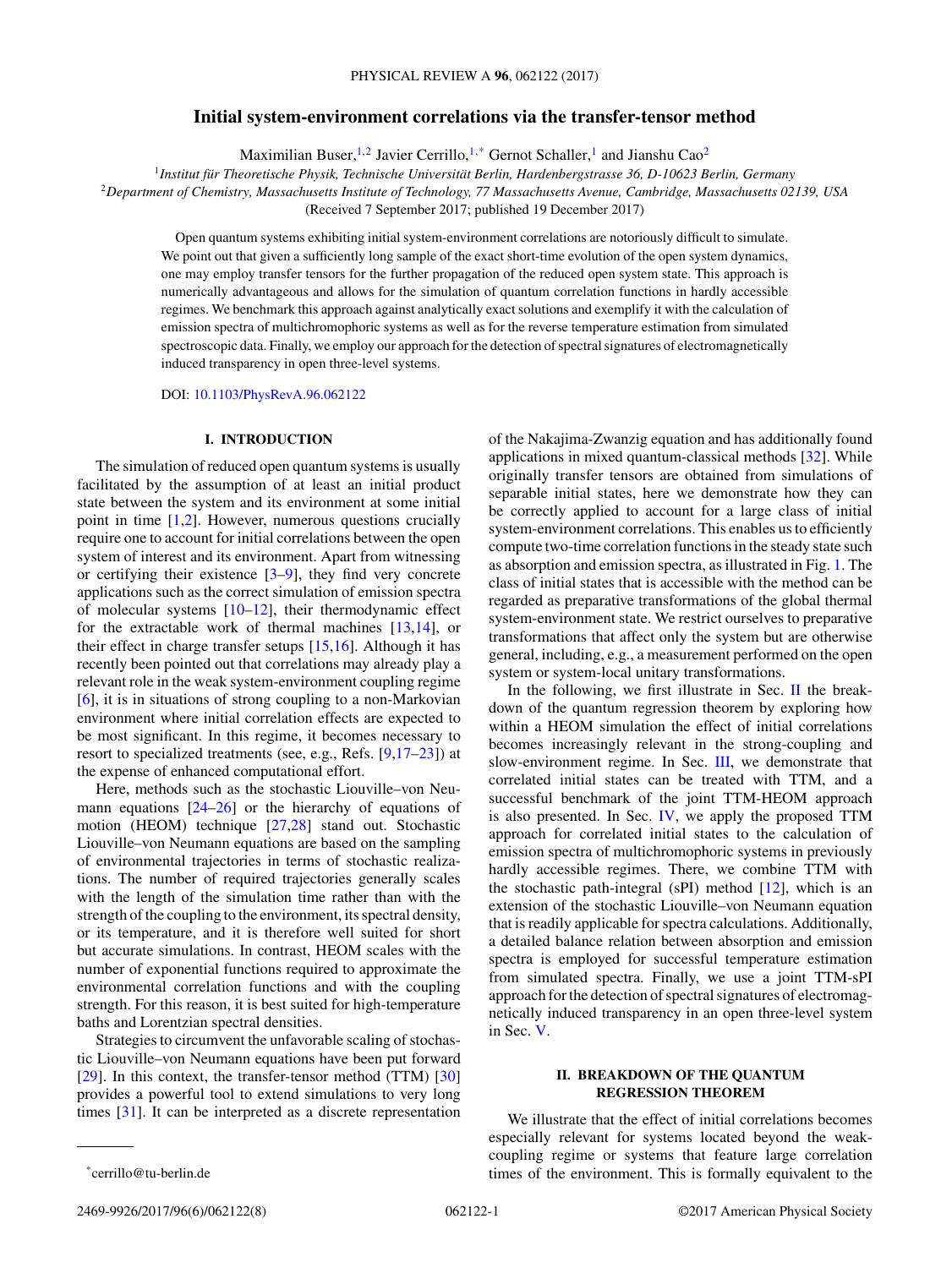<span id="page-1-0"></span>

FIG. 1. (a) Sketch of the considered setup and (b) the employed transfer tensor approach for the simulation of correlated initial states. (a) Correlated initial states are obtained by means of preparative transformations  $R \cdot R^{\dagger}$  of the thermal steady state of the systemenvironment compound. Even though  $R \bullet R^{\dagger}$  acts on the open system subspace only, the environment is indirectly affected by this transformation when correlations are present. (b) Short-time trajectories of the correlated reduced open system state are computed by means of HEOM or stochastic Liouville–von Neumann equations. These short-time trajectories contain key information about the environmental influence and the effect of initial correlations onto the open system dynamics. This information is extracted by means of TTM and used for an efficient long-time propagation of the correlated initial state.

breakdown of the quantum regression theorem. We consider systems that are described in terms of a total Hamiltonian *H*, comprised of a system (*S*), interaction (*SE*), and environmental (*E*) part,  $H = H<sub>S</sub> + H<sub>SE</sub> + H<sub>E</sub>$ . The correlated initial states of interest are obtained from the thermal systemenvironment state, characterized by an inverse temperature *β*, and subsequently transformed by a preparative procedure  $R \bullet R^{\dagger}$ ,

$$
\Pi(t_0) = R \frac{e^{-\beta H}}{Z} R^{\dagger}, \tag{1}
$$

where *R* only affects the system. We will use a notation where  $\Pi(t)$  denotes the total density matrix, and where the partition functions corresponding to the total system thermal state *Z* and the thermal environmental state  $Z_E$  are given by  $Z_{(E)} =$ tr{ $e^{-\beta H_{(E)}}$ }. The reduced state describing the open system of interest is then obtained from the total system state by tracing out the environmental degrees of freedom,  $\rho(t) = \text{tr}_E\{\Pi(t)\}.$ Regarding the preparative procedures, they may be of the form of a projective measurement performed on the open system, so that  $R = R^{\dagger} = P_o / \sqrt{\text{tr}\{P_o e^{-\beta H} / Z\}}$ , with  $P_o = P_o^{\dagger}$ being the projector associated to the respective measurement outcome. Alternatively,  $R \bullet R^{\dagger}$  might also denote a unitary transformation that acts on the open system subspace only. Any admissible transformation for a density matrix is suitable as long as it is applied locally on the system (Kraus map) [\[33\]](#page-7-0). From now on, we will set the initial time to zero for simplicity,  $t_0 = 0.$ 

It is often assumed that within the weak systemenvironment coupling regime, the effect of the preparative procedure [Eq. (1)] onto the environment can be safely neglected and the correlated initial states  $\Pi(t_0)$  can consequently be well approximated by means of the usual initial product state assumption,

$$
\Pi(0) \approx \rho(0) \frac{e^{-\beta H_E}}{Z_E}.
$$
 (2)

Figure 1(a) provides a sketch of the considered setup. In order to verify that the error introduced with Eq. (2) generally grows with the coupling between the open system and its environment as well as with characteristic environmental correlation times, we present numerical results obtained for a spin-boson model governed by the Hamiltonian

$$
H = \frac{\epsilon}{2}\sigma_z - \frac{\Delta}{2}\sigma_x + \sigma_x X + H_E.
$$
 (3)

Here,  $\epsilon$  denotes the energetic splitting of the two bare levels,  $\Delta$  denotes the tunneling amplitude, and  $X = \sum_{k} \gamma_k (a_k^{\dagger} + a_k)$ denotes the collective position of the bosonic environment described by  $H_E = \sum_k \omega_k a_k^\dagger a_k$ , with creation and annihilation operators  $a_k^{\dagger}$  and  $a_k$  for environmental modes *k* with associated energies  $\omega_k$ . The coupling to the individual environmental modes is parametrized by  $\gamma_k$ . The usual Pauli matrices are denoted by  $\sigma_{\alpha}$ ; the normalized eigenvectors of  $\sigma_{z}$  are defined by  $\sigma_z |\uparrow\rangle = + |\uparrow\rangle$  and  $\sigma_z |\downarrow\rangle = - |\downarrow\rangle$ . For the results presented in Fig. [2,](#page-2-0) characteristic bath correlation functions of the form  $\text{tr}_E\{e^{iH_E t} X e^{-iH_E t} X e^{-\beta H_E}/Z_E\} \approx \lambda \pi (\frac{1}{\beta} - i\frac{\omega_c}{2})e^{-\omega_c t}$ with coupling strength  $\lambda$  and reservoir cutoff  $\omega_c$  have been employed. These correlation functions are suitable for the HEOM formalism and approximate the effect of a Drude-Lorentz bath, described by a spectral density  $J(\omega) = \sum_k \gamma_k^2 \delta(\omega - \omega_k) =$  $\lambda \frac{\omega_c \omega}{\omega_c^2 + \omega^2}$ , in the high-temperature regime [\[34\]](#page-7-0). Thereby, the reorganization energy  $\int_0^\infty d\omega J(\omega)/\omega = \lambda \pi/2$  quantifies the overall coupling strength between the two-level system and its environment, and  $\omega_c$  is inversely proportional to the characteristic correlation time of the latter.

The time evolution of the reduced open system state corresponding to the correlated initial condition [Eq. (1)],  $\rho_c(t) =$  $tr_E\{e^{-iHt}\Pi(0)e^{iHt}\}\$ , and the evolution of the reduced state corresponding to the uncorrelated initial condition [Eq. (2)],  $\rho_{\text{uc}}(t) = \text{tr}_{E} \{e^{-iHt} \rho(0) \frac{e^{-\beta H_E}}{\text{tr}\{e^{-\beta H_E}\}} e^{iHt}\},\text{ are compared in Fig. 2.}$  $\rho_{\text{uc}}(t) = \text{tr}_{E} \{e^{-iHt} \rho(0) \frac{e^{-\beta H_E}}{\text{tr}\{e^{-\beta H_E}\}} e^{iHt}\},\text{ are compared in Fig. 2.}$  $\rho_{\text{uc}}(t) = \text{tr}_{E} \{e^{-iHt} \rho(0) \frac{e^{-\beta H_E}}{\text{tr}\{e^{-\beta H_E}\}} e^{iHt}\},\text{ are compared in Fig. 2.}$ Their difference is quantified by means of the cumulative trace distance defined as  $D_S(\rho_c, \rho_{uc}) = \int_0^\infty dt D[\rho_c(t), \rho_{uc}(t)]$ , with  $D(A, B) = \frac{1}{2} \text{tr} \{ \sqrt{(A - B)^{\dagger} (A - B)} \}$  denoting the usual trace distance. From this definition, one can already infer that the cumulative trace distance would diverge if differences between  $\rho_c$  and  $\rho_{uc}$  prevail at the steady state. The considered correlated initial states are given by means of a unitary rotation of the total system thermal state according to Eq. (1) with  $R = e^{i\frac{\pi}{8}\sigma_x}$  [Figs. [2\(a\),](#page-2-0) [2\(c\),](#page-2-0) and [2\(d\)\]](#page-2-0) or by means of an ideal measurement performed on the open system yielding an outcome associated to the open system state  $|\psi\rangle = \frac{1}{\sqrt{2}}$  $\frac{1}{2}(|\uparrow\rangle +$  $i | \downarrow \rangle$ ), such that the projector  $P_o$  as described above is given by  $P_o = |\psi\rangle \langle \psi|$  [Fig. [2\(b\)\]](#page-2-0). Figures [2\(a\)](#page-2-0) and [2\(b\)](#page-2-0) point out that the error introduced in Eq. (2) systematically increases when increasing the system-environmental coupling strength *λ* or the characteristic correlation time of the environment  $\omega_c^{-1}$ . Figures [2\(c\)](#page-2-0) and [2\(d\)](#page-2-0) compare the effect of these initial correlations in terms of the time evolution of the population inversion for parameter sets A and B marked in Fig.  $2(a)$ .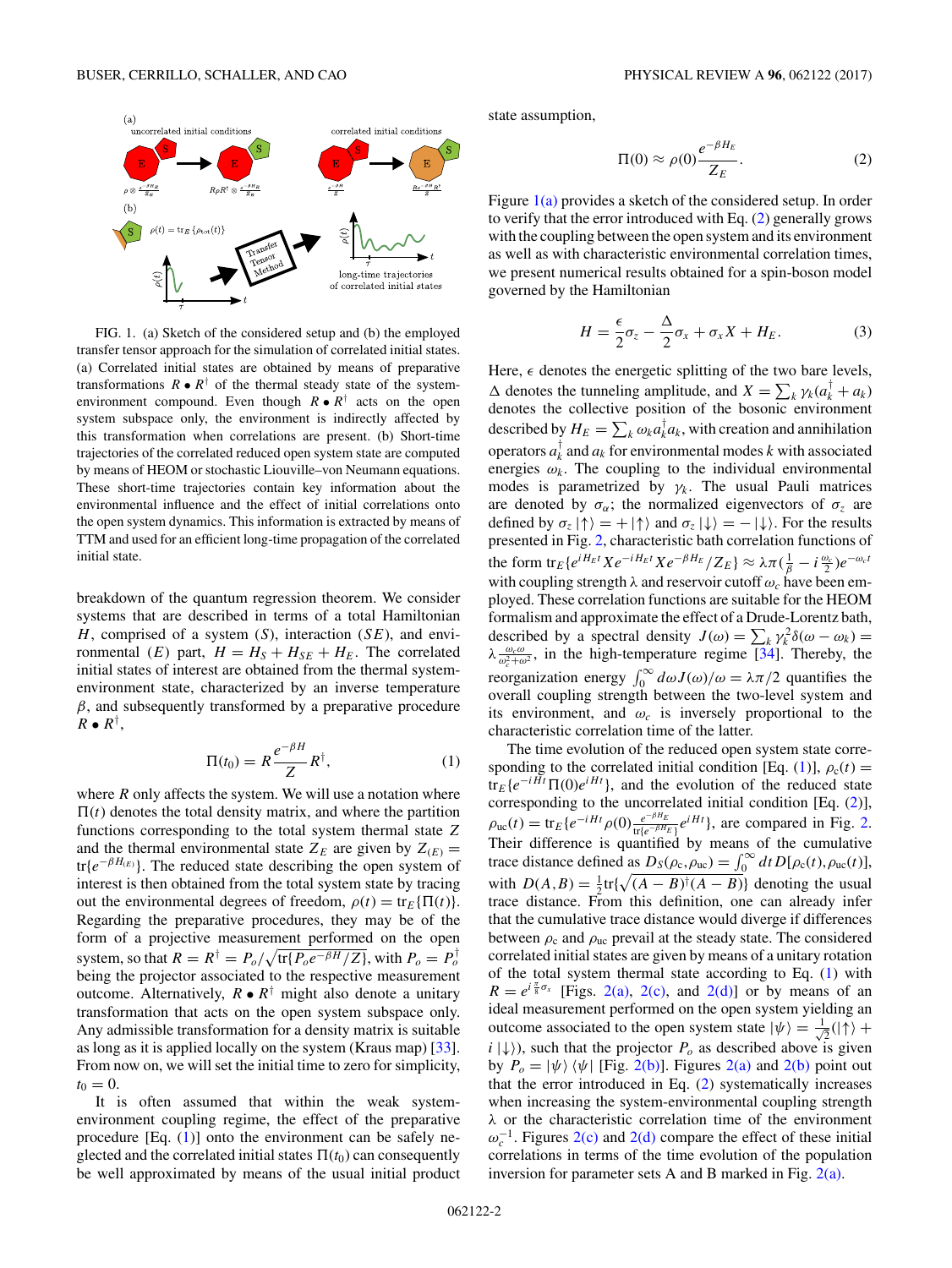<span id="page-2-0"></span>

FIG. 2. Demonstration of the systematic increase of the error introduced when approximating a correlated initial state  $\rho_c(t)$  by means of an uncorrelated initial state  $\rho_{\text{uc}}(t)$  according to Eq. [\(2\)](#page-1-0) in the strong-coupling and slow-environment regime. (a) and (b) depict the cumulative trace distance between solutions based on Eqs. [\(1\)](#page-1-0) and [\(2\)](#page-1-0), whereas (c) and (d) demonstrate the transient difference in observables directly. (a),(c),(d) Considering a correlated initial state obtained from a unitary transformation of the global thermal state according to Eq. [\(1\)](#page-1-0) with  $R = e^{i\frac{\pi}{8}\sigma_x}$ . (c)  $(\lambda = 0.01\epsilon, \omega_c = 9\epsilon)$ and (d)  $(\lambda = 0.09\epsilon, \omega_c = 3\epsilon)$  show the evolution of the population inversion of the two-level system for values of  $λ$  and  $ω<sub>c</sub>$  as indicated in (a) by means of the points A and B. (b) Considering a correlated initial state obtained from a preparative measurement performed on the open system (see text). The initial inverse temperature for all plots is given by  $\beta = 0.1\epsilon^{-1}$ ; the considered tunneling amplitude is given by  $\Delta = \epsilon$ .

#### **III. INITIAL CORRELATIONS VIA THE TRANSFER-TENSOR METHOD**

By means of the projection operator formalism [\[1\]](#page-7-0), the dynamics of the open system state can be formally expressed in terms of the Nakajima-Zwanzig equation,

$$
\frac{d}{dt}\mathcal{P}\Pi(t) = \mathcal{P}\mathcal{L}\mathcal{P}\Pi(t) + \int_0^t ds \mathcal{K}(t,s)\mathcal{P}\Pi(s) + \mathcal{P}\mathcal{L}e^{\mathcal{Q}\mathcal{L}t}\mathcal{Q}\Pi(t),
$$
\n(4)

with an operator  $P$  projecting onto a product composed of the reduced system state and an environmental reference state, e.g.,  $\mathcal{P} \bullet = \text{tr}_E \{ \bullet \} \frac{e^{-\beta H_E}}{Z_E}, \text{ and } \mathcal{Q} \text{ defined as } \mathcal{Q} = 1 - \mathcal{P}.$ Here, the Liouvillian  $\mathcal{L}$  is given by  $\mathcal{L} \bullet = -i(H \bullet - \bullet H)$ and the Nakajima-Zwanzig memory kernel reads as  $\mathcal{K}(t,s)$  = P  $\mathcal{L}e^{\mathcal{Q}\mathcal{L}(t-s)}\mathcal{Q}\mathcal{L}$ . We stress that the third term on the right-hand side of Eq. (4) vanishes for uncorrelated initial conditions and consequently represents the effect of initial correlations in the dynamics of the reduced system state. In analogy to the Nakajima-Zwanzig equation, the discrete-time evolution of a reduced system state can be expressed in terms of the transfer-tensor formalism [\[30\]](#page-7-0) in the following generalized form:

$$
\rho(t_n) = \sum_{k=1}^n T_k \rho(t_{n-k}) + \mathcal{I}_n[\Pi(t_0)],
$$
\n(5)

with transfer tensors  $T_k$  corresponding to the evolution of an initial product state and a correction  $\mathcal{I}_n[\Pi(t_0)]$  that accounts for the effect of initial correlations between the system and its environment. Here, the transfer tensors are defined recursively by  $T_k = \mathcal{E}_k - \sum_{m=1}^{k-1} T_{k-m} \mathcal{E}_m$ , with  $T_1 = \mathcal{E}_1$  and dynamical maps  $\mathcal{E}_k$  that determine the evolution of an open system given an initial separable state of the form  $\Pi(0) = \rho(0)e^{-\beta H_E}/Z_E$ , such that  $\rho(t_k) = \mathcal{E}_k \rho(0)$ . We emphasize that the tensors  $\mathcal{T}_k$ carry key information about the underlying dynamics of the open system state as they manifest a discrete representation of the Nakajima-Zwanzig memory kernel within the reduced open system subspace.

Here, we propose the use of transfer tensors for correlated initial states in the following manner:

(i) First, the transfer tensors corresponding to an initial product state featuring a thermal bath,  $\Pi(0) = \rho(0)e^{-\beta H_E}/Z_E$ , are learned from a suitable simulation method of choice.

(ii) In a second step, the reduced density matrix corresponding to the correlated initial state of interest is propagated up to some time  $\tau > \omega_c^{-1}$  covering at least the length of the memory kernel, such that  $\mathcal{K}(t > \tau - t_0) \approx 0$ . This step can be conducted by means of any appropriate numerically exact simulation method, for instance, by integrating the stochastic Liouville–von Neumann equations [\[24\]](#page-7-0) or HEOM [\[28\]](#page-7-0).

(iii) Third, the correction term  $\mathcal{I}_n[\Pi(0)]$  that quantifies the effect of initial correlations onto the dynamics can be determined. A sufficient decay of  $\mathcal{I}_n[\Pi(0)]$  within the simulation time  $\tau$  verifies the suitability of the final step: a subsequent efficient propagation by means of the transfer tensors only.

This approach is illustrated in Fig. [3](#page-3-0) and benchmarked in combination with HEOM against exact results. For this, an exactly solvable variant of the spin-boson model [Eq. [\(3\)](#page-1-0)] given by

$$
H = \frac{\epsilon}{2}\sigma_z + \sigma_z X + H_E, \tag{6}
$$

with a characteristic environmental correlation function tr{ $e^{iH_E t} X e^{-iH_E t} X e^{-\beta H_E} / Z_E$ } =  $\lambda \pi (\frac{1}{\beta} - i \frac{\omega_c}{2}) e^{-\omega_c t}$ , is considered. The evolution of a correlated initial state *Re*<sup>−</sup>*βH /ZR*† with  $R = e^{i\pi/8\sigma_x}$  is shown in Figs. [3\(b\)](#page-3-0) and [3\(c\)](#page-3-0) by means of the real and imaginary part of the reduced density matrix element  $\langle \uparrow | \rho(t) | \downarrow \rangle$ . The result obtained when considering an uncorrelated initial state tr<sub>E</sub>{ $\Pi(0)$ }*e*<sup>−*βH<sub>E</sub></sup> /Z<sub>E</sub>* is additionally</sup> shown for comparison. The large discrepancies between initially correlated and uncorrelated simulations are mostly due to the strong system-environment coupling and further reveal the necessity to account for initial correlations. Remarkable agreement is shown between the exact and the TTM-HEOM results. Figure  $3(a)$  further verifies the suitability of the approach by showing the decay of the transfer tensors and the correction term  $|\mathcal{I}_n[\Pi(t_0)]|$  within the range  $t = 0$  to  $t = \epsilon^{-1}$ . In view of the strong suppression over several orders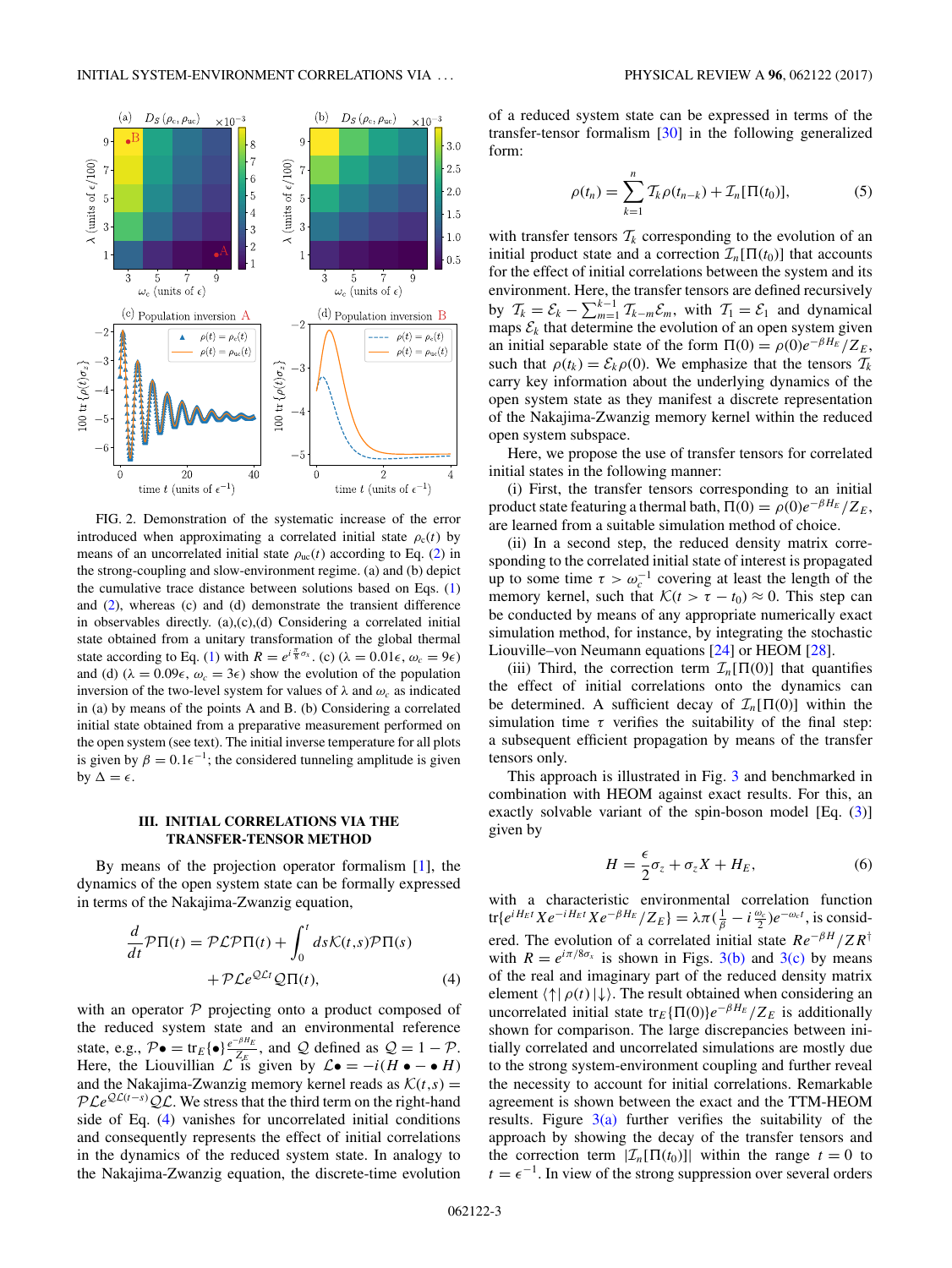<span id="page-3-0"></span>

FIG. 3. Demonstration of the application of the transfer-tensor method for correlated initial states, considering the pure-dephasing spin-boson model [Eq. [\(6\)](#page-2-0)]. The chosen parameters are  $\beta =$ 0.2 $\epsilon^{-1}$ ,  $\lambda = 0.5\epsilon$ , and  $\omega_c = 50\epsilon$  with a discrete-time spacing of  $\Delta t = 0.01\epsilon^{-1}$ . The considered correlated initial state reads  $\Pi(0)$  =  $Re^{-\beta H}/\text{tr}\lbrace e^{-\beta H}\rbrace R^{\dagger}$  with  $R=e^{i\pi/8\sigma_x}$ . (a) Illustration of the decay of the exact transfer tensors  $\mathcal{T}_n$  and the correction  $\mathcal{I}_n[\Pi(0)]$  (using the Frobenius norm  $| \bullet |$ ). (b) Evolution of the real part of the nontrivial reduced density matrix element  $\langle \uparrow | \rho(t) | \downarrow \rangle$ . The corresponding result obtained when considering an uncorrelated initial state tr<sub>E</sub>{ $\Pi(0)$ }*e*<sup>−*βHE</sup>* /tr{ $e^{-\beta H_E}$ } is shown for comparison (green</sup> dashed line). Triangles show the perfectly matching results obtained when using transfer tensors learned from the numerically exact HEOM for a subsequent propagation of the initial sample. The initial sample ranges from  $t = 0$  to  $t = \epsilon^{-1}$  and covers the length of the memory kernel and the period of nonvanishing  $\mathcal{I}_n[\Pi(0)]$ . (c) Evolution of the imaginary part of the nontrivial reduced density matrix element, otherwise as (b).

of magnitude, the reduced open system state can be safely further propagated in time by means of transfer tensors as described above.

We emphasize that the verification of the suitability of the presented transfer-tensor method for correlated initial states can be ensured by monitoring the required decays of the inhomogeneous contribution  $|\mathcal{I}_n[\Pi(t_0)]|$  and the transfer tensors  $|T_n|$ —even for models that do not allow for an exact solution. Sufficient decays have been verified for all of the presented results.

# **IV. APPLICATION: EMISSION SPECTRA OF MULTICHROMOPHORIC SYSTEMS**

As we will see, the calculation of emission spectra of multichromophoric systems provides an application that, most importantly, requires one to account for correlated initial states. Here, we refer to systems that have been extensively discussed in Refs. [\[10–12\]](#page-7-0). The molecular systems of interest are modeled by means of  $1 \leq i \leq N$  internal excited states  $|e_i\rangle$ , which span a single-exciton manifold and that are coupled diagonally to the collective positions of their individual bosonic environments. Additionally, these systems feature an internal ground state, denoted by  $|g\rangle$ , that is uncoupled from the excited states and their thermal baths in the Hamiltonian description. However, transitions between the excited manifold and the internal ground state can be

formally incorporated by interactions with a further generic environment of the form  $\mu \otimes B$ , with system dipole operator

$$
\mu = \sum_{i=1}^{N} (|e_i\rangle \langle g| + \text{H.c.})
$$
 (7)

and some arbitrary environment operator *B*. Omitting this further environment from the discussion, the corresponding Hamiltonian reads

$$
H = H_S + \sum_{i=1}^{N} |e_i\rangle \langle e_i| X_i + H_E, \qquad (8)
$$

with a total number of *N* independent bosonic baths,  $H_E = \sum_{i=1}^{N} \sum_{k_i} \omega_{k_i} a_{k_i}^{\dagger} a_{k_i}$ , and their collective positions,  $X_i =$  $\sum_{k_i} \gamma_{k_i} (a_{k_i} + a_{k_i}^{\dagger})$ . The open system Hamiltonian representing the single-exciton manifold reads

$$
H_S = \sum_{i=1}^{N} \epsilon_i |e_i\rangle \langle e_i| + \sum_{i < j=1}^{N} (v_{ij} |e_i\rangle \langle e_j| + \text{H.c.}), \quad (9)
$$

and allows for interactions  $v_{ij}$  among the excited states. Emission  $E(\omega)$  and absorption  $A(\omega)$  spectra are generically linked to transitions between the internal excited states and the ground state. They are obtained by computing Fourier transforms of the respective dipole-dipole correlation functions [\[10\]](#page-7-0),  $E(\omega) = \int_{-\infty}^{\infty} dt e^{-i\omega t} E(t)$  and  $A(\omega) = \int_{-\infty}^{\infty} dt e^{i\omega t} A(t)$ , with

$$
A(t) = \text{tr}\{\mu(t)\mu \Pi^g(0)\},\tag{10}
$$

$$
E(t) = \text{tr}\{\mu(t)\mu \Pi^{e}(0)\}.
$$
 (11)

Here,  $\mu(t) = e^{iHt} \mu e^{-iHt}$  denotes the time-evolved dipole operator. The considered initial state for absorption processes  $\Pi^g(0)$  is a product state composed of the internal ground state and thermal bath states. It can be obtained from the global thermal state by means of a projection onto the ground state,  $\Pi^g(0) = R_g e^{-\beta H} / Z R_g^{\dagger}$ . Here,  $R_g$  denotes the normalized pro- $\int$  jector onto the ground state,  $R_g = R_g^{\dagger} = P_g / \sqrt{\text{tr}\{P_g e^{-\beta H}/Z\}}$ with  $P_g = |g\rangle \langle g|$ . For emission processes, on the other hand, a correlated initial thermal state that is equilibrated within the excited subspace needs to be considered. It is defined as the projection of the global thermal state onto the excited subspace  $\Pi^e(0) = R_e e^{-\beta H} / Z R_e^{\dagger}$ , with  $R_e = R_e^{\dagger} = P_e / \sqrt{\text{tr}\{P_e e^{-\beta H} / Z\}}$ and  $P_e = \sum_{i=1}^{N} |e_i\rangle \langle e_i|$ . This state may be prepared by optical pumping [\[35\]](#page-7-0) or similar procedures. We note that such transitions between the excited and the ground manifold are beyond Eq. (8) but would, e.g., correspond to the linear response effect of the system on additional environmental modes.

The absorption and emission spectra fulfill a Kubo-Martin-Schwinger-like relation,

$$
E(t - i\beta) = A^*(t)\frac{Z_E}{Z_e},\qquad(12)
$$

with  $Z_e = \text{tr}\lbrace P_e e^{-\beta H} \rbrace$ , and which translates into the frequency domain as

$$
E(\omega) = A(\omega)e^{-\beta \omega} \frac{Z_E}{Z_e}.
$$
\n(13)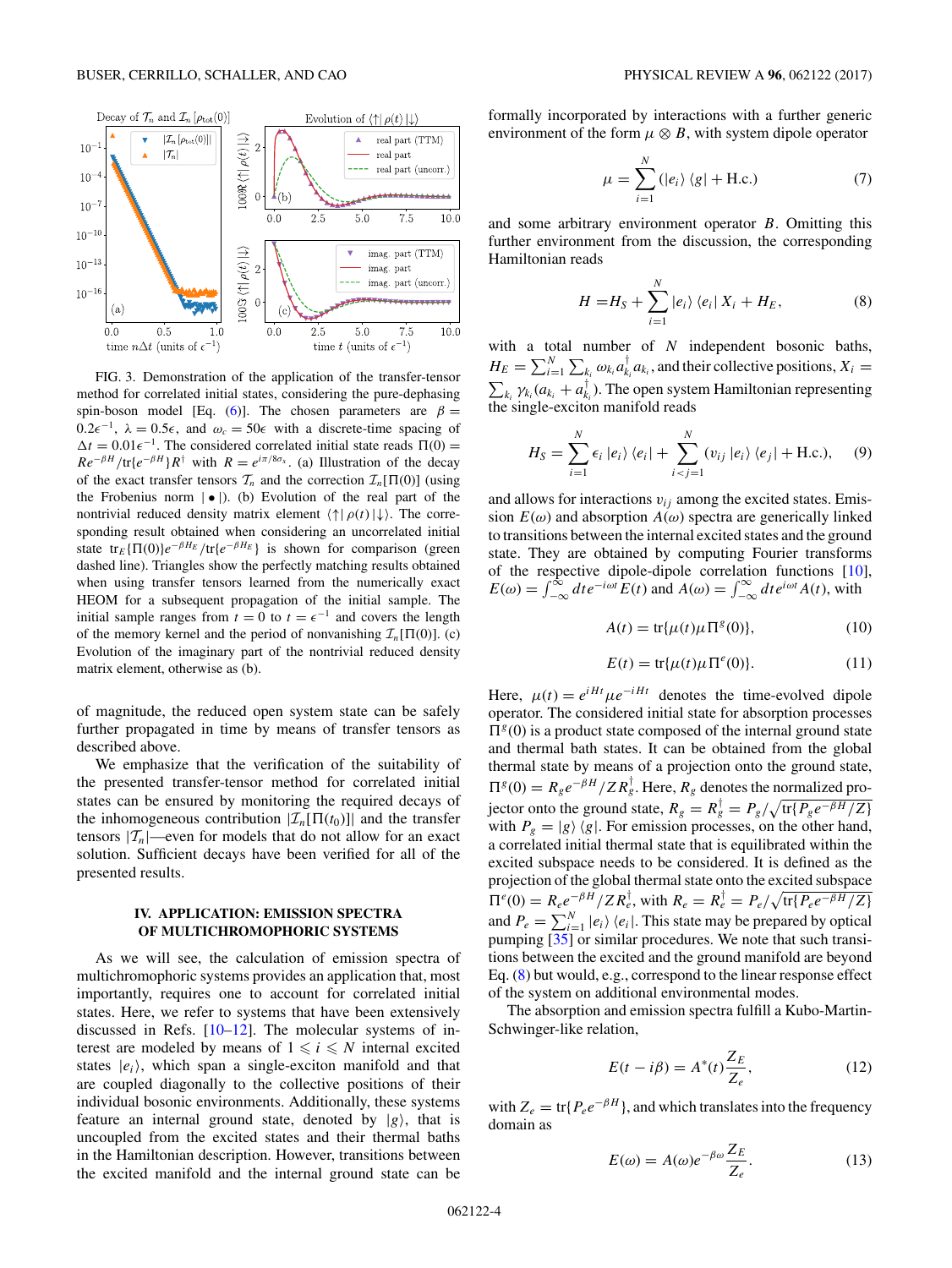<span id="page-4-0"></span>This can be derived from the form of the dipole operators,  $P_e\mu P_e = P_g\mu P_g = 0$  and  $P_e\mu P_g = P_g\mu P_e = 1$ , together with the fact that the total Hamiltonian does not couple the ground state with the excited manifold,  $P_e H P_g =$  $P_g H P_e = 0$ , and it fulfills  $P_g H P_g = H_E P_g$  and  $P_e H P_e =$ *HPe*. As a consequence, the absorption and emission dipoledipole correlation functions can be rewritten as  $E(t) =$  $\sum_{i,j=1}^{N} \langle e_i | \hat{E}(t) | e_j \rangle$  and  $A(t) = \sum_{i,j=1}^{N} \langle e_i | \hat{A}(t) | e_j \rangle$  with reduced absorption and emission operators,

 $\hat{A}(t) = \text{tr}_E \left\{ e^{-iHt} \frac{e^{-\beta H_E}}{Z_E} e^{iH_E t} \right\}$ 

and

$$
\hat{E}(t) = \text{tr}_E\{e^{iHt}\Pi^e(0)e^{-iH_Et}\}.
$$
\n(15)

(14)

These matrices also fulfill the Kubo-Martin-Schwinger-like relationship elementwise. Most importantly, the relationship given by Eq.  $(13)$  has proven useful for the simplification of the derivation of multichromophoric spectra [\[36\]](#page-7-0) and can in our case be employed for temperature estimation from spectroscopic data and for the validation of results obtained from numerical simulations, as shown in Figs. [5](#page-5-0) and [6.](#page-5-0)

In a series of previous papers  $[10-12]$ , the simulation of the reduced absorption and emission operators by means of different perturbative methods, such as the full cumulant expansion and hybrid cumulant expansion, as well as numerically exact methods, such as the stochastic path-integral formalism or HEOM and its stochastic extension [\[37\]](#page-7-0), has been discussed in detail. It turns out that, for general parameters, the sPI approach [\[12\]](#page-7-0) manifests itself as a very powerful technique: it is not restricted to high temperatures or certain forms of the environmental spectral densities and it is suitable for the strong system-environment coupling regime. We point out that it constitutes a simpler method than the stochastic Liouville–von Neumann equations for density matrices [\[24\]](#page-7-0) due to the one-sided form of the evolution of the reduced absorption and emission operators; see Eqs. (14) and (15). However, obtaining converged results for long-lasting system dynamics remains a cumbersome task. For the case of absorption spectra, this difficulty can be overcome by means of the usual TTM approach [\[31\]](#page-7-0). Here, we extend this result and address the emission operator with the presented TTM approach for correlated initial states. We instantiate the proposed method with a molecular system that exhibits  $N = 2$  excited states and is described by the system Hamiltonian

$$
H_S = \begin{pmatrix} \epsilon_1 & v & 0 \\ v^* & \epsilon_2 & 0 \\ 0 & 0 & 0 \end{pmatrix}
$$
 (16)

expressed in the basis  $(|e_1\rangle, |e_2\rangle, |g\rangle)$ . Consequently, we consider two independent but identical baths that are coupled to the excited states. Each of them shall be characterized by an ohmic spectral density with an exponential cutoff,  $J(\omega) = \sum_{\omega_{k_i}} \gamma_{k_i}^2 \delta(\omega - \omega_{k_i}) = \frac{\lambda \omega}{\omega_c} e^{-\omega/\omega_c}$  for  $\overline{i} = 1, 2$ .

For a diagonal system Hamiltonian,  $v = 0$ , the emission problem can be solved exactly and may be used for the systematic benchmark of our TTM-sPI approach for correlated initial conditions that are presented in Fig. 4. Figure  $4(a)$  shows



FIG. 4. Application of the transfer-tensor method for emission spectra of the exactly solvable model with  $v = 0$  and  $\epsilon_1 = \epsilon_2 = \epsilon$ . The environmental parameters are given by  $\lambda = 0.2\epsilon$ ,  $\omega_c = 2\epsilon$ , and  $\beta = \epsilon^{-1}$ . Transfer tensors are obtained for a time discretization defined by  $\Delta t = 0.1\epsilon^{-1}$ . (a) Emission spectra are obtained from the analytic transfer-tensor approach when considering different sample times *τ* (yellow dashed, green dot-dashed, and red dotted line) and from the TTM-sPI approach (black triangles). The analytic exact spectrum is shown for comparison (blue solid curve). (b) Decay of the inhomogeneous contribution  $\mathcal{I}_n$  using the Frobenius norm  $|\bullet|$  (green squares). Additionally, the decay of the memory kernel corresponding to the initially uncorrelated object is illustrated by means of the norm of the analytic transfer tensors (orange down-triangles) and the corresponding tensors obtained from the stochastic simulation (blue up-triangles) for comparison. (c) Real part of the emission correlation function  $E(t)$  as obtained from a sPI simulation (purple solid line) demonstrating the poor convergence for large simulation times. Black squares indicate the exact solution that can be perfectly recovered with the presented TTM-sPI approach (red dashed line), even for long times.

the exact emission spectrum (blue solid line) and the rapid convergence of TTM towards the exact result with increasing sample times *τ* (yellow dashed, green dot-dashed, and red dotted line), where it is shown that a sample time of  $\tau_3 = 3\epsilon^{-1}$ is sufficient to recover the exact result. The increase in the sample time gradually broadens the spectrum and its maxima is shifted to lower frequencies. This trend is representative of an effective increase of the system-environmental coupling as a larger portion of the memory kernel is represented by the transfer tensors. This view is supported by Fig.  $4(b)$ , which shows the decay of the transfer tensors (yellow triangles). It also shows the rapid decay of the effect of initial correlations (green squares) of approximately two orders of magnitude by the time  $\tau_3$ . Figure  $4(c)$  illustrates the difficulty to access long-time propagation of the emission correlation function by means of a sPI simulation (purple solid line), whereas transfer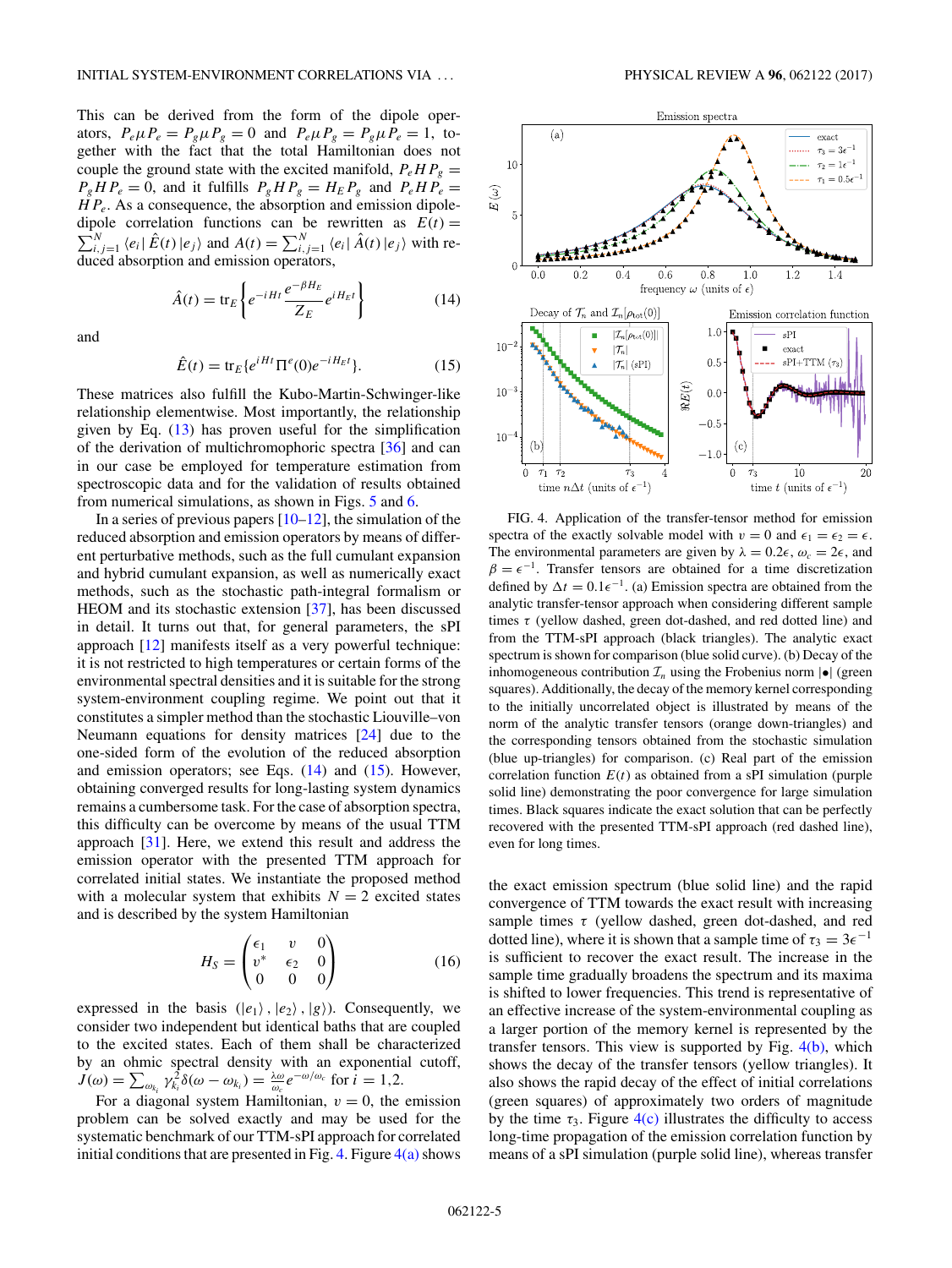<span id="page-5-0"></span>

FIG. 5. (a) Absorption (colored dashed and dotted curves) and emission (black solid curves) spectra for three different temperatures are obtained by means of the TTM-sPI approach considering  $\epsilon_1 = 2\epsilon$ ,  $\epsilon_2 = 1\epsilon$ , and  $v = 0.5\epsilon$ . The same bath parameters for all three temperatures are given by  $\lambda = 0.1\epsilon$  and  $\omega_c = 2\epsilon$ . For visibility, the spectra corresponding to  $\beta = 0.5\epsilon^{-1}$  ( $\beta = 0.25\epsilon^{-1}$ ) are vertically offset by 25 (40). (b) Temperature estimation from the natural logarithm of the ratio between simulated absorption and emission spectra according to Eq.  $(13)$ . The slopes have been fitted to the simulated data by means of a least-squares method, yielding  $\beta =$ 1.016 $\epsilon^{-1}$ ,  $\beta = 0.504\epsilon^{-1}$ , and  $\beta = 0.251\epsilon^{-1}$ . Only every 10th data point (black triangles) is shown for the purpose of a clear presentation.

tensors learned from a short-time sPI simulation suffice to accurately propagate to long times (red dashed line).

The symmetry relation between absorption and emission spectra given by Eq. [\(13\)](#page-3-0) allows for thermometry based on spectroscopic data and also for the validation of the results stemming from numerical simulations such as our joint TTMsPI approach. By means of this relation, the environmental temperature as well as the ratio of the partition functions  $Z/\bar{Z}_E$  = tr{*e*<sup>−*βH</sup>}/tr{<i>e*<sup>−*βH<sub>E</sub>*} can be immediately recovered</sup></sup> from the corresponding spectra, as illustrated in Fig. 5. Therein, we consider the Hamiltonian

$$
H_S = \epsilon \begin{pmatrix} 2 & 0.5 & 0 \\ 0.5 & 1 & 0 \\ 0 & 0 & 0 \end{pmatrix}.
$$
 (17)

In Fig.  $5(a)$ , emission and absorption spectra are shown for three different temperatures:  $\hat{\beta}^{-1} = \epsilon$  (low),  $\beta^{-1} = 2\epsilon$ (intermediate), and  $\beta^{-1} = 4\epsilon$  (high). All of the presented emission (black solid lines) and absorption (colored dashed and dotted lines) spectra show peaks at frequencies that can be roughly identified with the two eigenvalues of the system Hamiltonian given by 2.207 $\epsilon$  and 0.793 $\epsilon$ , which can be best recognized in the low-temperature example. The intermediateand high-temperature cases exhibit an enhanced occupation of energetically higher environmental states, which supports transitions between ground and the excited states, and vice versa, on a wider energetic range. This results in a general broadening of the spectra. Additionally, one finds that for the low-temperature example, the two emission peaks show roughly the same height, whereas for increasing temperatures, one observes an increasing imbalance in favor of the peak associated to the higher energy. Figure  $5(b)$  shows that successful estimation of the temperature from the simulated



FIG. 6. (a) Emission spectra for different system-environment couplings, simulated by means of the TTM-sPI approach when accounting for (solid curves) or neglecting (dashed curves) the effect of initial correlations. The system Hamiltonian is given by  $\epsilon_1 = 2\epsilon, \ \epsilon_2 = \epsilon, \text{ and } \ v = 0.5\epsilon.$  The same bath parameters for all three values of  $\lambda$  are given by  $\beta = \epsilon^{-1}$  and  $\omega_c = 2\epsilon$ . The spectra corresponding to  $\lambda = 0.2\epsilon$  ( $\lambda = 0.4\epsilon$ ) are vertically offset by  $0.3\epsilon$  $(0.6\epsilon)$ . (b) Temperature estimation from the natural logarithm of the ratio between the simulated absorption and emission spectra (when accounting for initial correlations) according to Eq. [\(13\)](#page-3-0). The slopes have been fitted to the simulated data (triangles) by means of a least-squares method, yielding  $\beta = 0.994\epsilon^{-1}$  ( $\lambda = 0.05\epsilon$ ),  $\beta = 0.997\epsilon^{-1}$  ( $\lambda = 0.2\epsilon$ ), and  $\beta = 0.968\epsilon^{-1}$  ( $\lambda = 0.4\epsilon$ ). Only every 14th data point is shown for the purpose of a clear presentation. The data points corresponding to  $\lambda = 0.2\epsilon$  ( $\lambda = 0.4\epsilon$ ) are vertically offset by 2 (4). Dashed lines are obtained when considering emission spectra that have been obtained by neglecting the effect of initial correlations. It can be seen that temperature cannot be recovered from these approximated emission spectra.

data is possible when initial correlations are taken into account.

The presented TTM approach for correlated initial conditions allows for detailed studies of the importance of initial correlations for emission spectra by means of the possibility of accounting fully or partially, or even neglecting, the corresponding effects. In practice, this can be achieved by truncating the length of the initial sample of the exact (initially correlated) evolution of  $\hat{E}(t)$  that is used. This is shown in Fig.  $6(a)$ , where approximate emission spectra are presented which are obtained from a simulation that neglects the effect of initial correlations by means of a propagation of a sample of  $\hat{E}(t)$  that only has length one. For weak system-environment couplings, one expects the effect of initial correlations to be negligible and this is indeed the case for  $\lambda = 0.05\epsilon$ , for which the approximate emission spectrum (black dashed line) provides a qualitatively good estimate for the exact emission spectrum (red solid line). However, with increasing system-environmental coupling strength, the effect of initial correlations becomes more relevant for the reduced emission operator and the approximate spectra fail to estimate the exact result. More importantly, we stress that even for the weak-coupling case ( $\lambda = 0.05\epsilon$ ), the temperature cannot be faithfully recovered from the approximate spectrum, as shown in Fig.  $6(b)$ . Temperature estimation from the simulated spectra crucially requires one to account for initial correlations of the reduced emission operator  $\hat{E}(t)$ .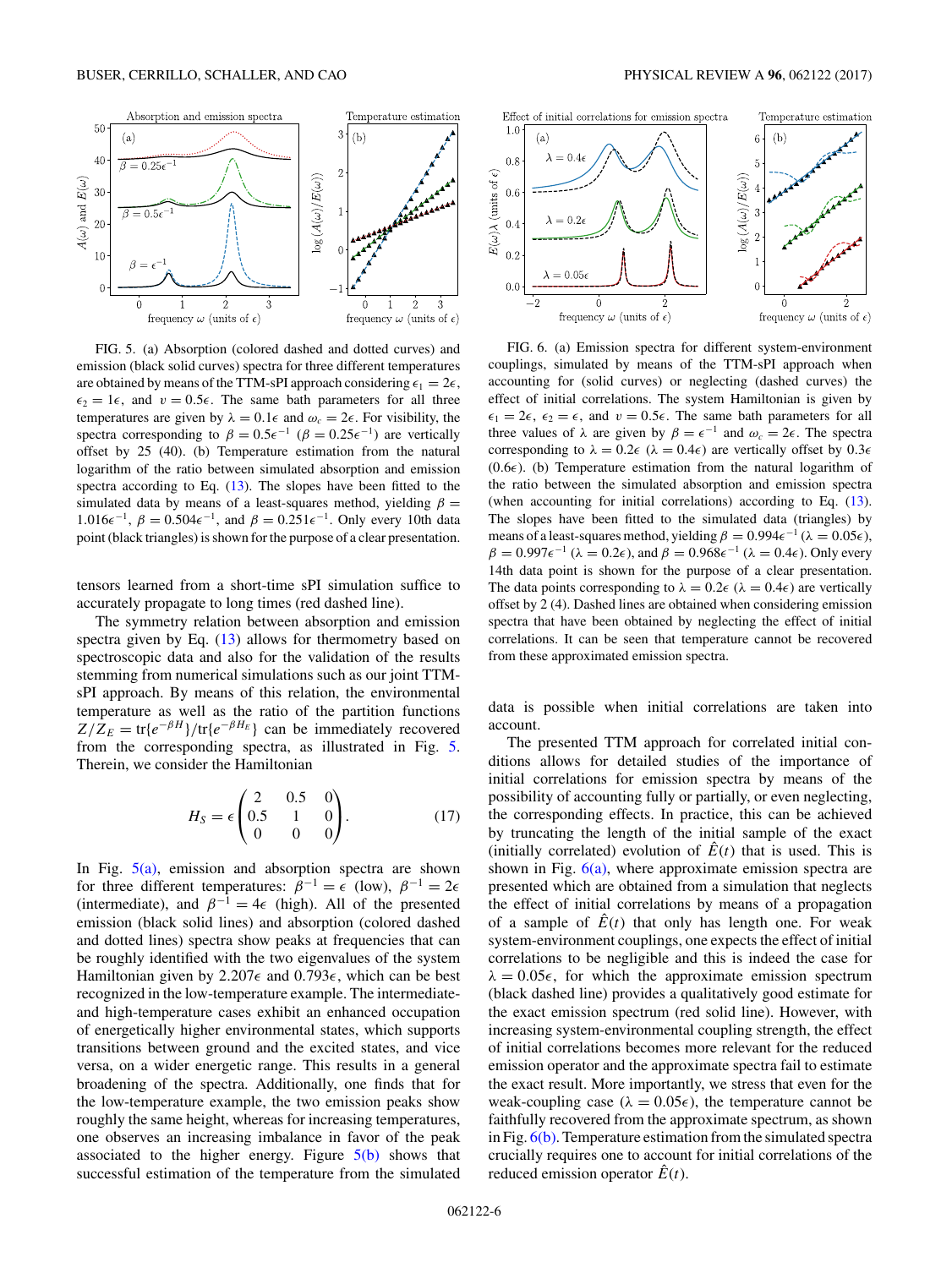<span id="page-6-0"></span>

FIG. 7. Demonstration of spectral signatures of dark states considering  $\omega_c = 10\epsilon$  and  $\lambda = 0.1\epsilon$  and Hamiltonian (20). The location of the peaks approaches the eigenenergies of Hamiltonian (19), whereas the dip approaches, for low temperatures, the energetic value of the bare bright state  $|+\rangle$  at  $\omega \simeq 2\epsilon$ .

# **V. APPLICATION: SPECTRAL SIGNATURES OF ELECTROMAGNETICALLY INDUCED TRANSPARENCY**

We finally employ the joint TTM-sPI approach for the investigation of spectral signatures of electromagnetically induced transparency. Electromagnetically induced transparency is the phenomenon of vanishing absorption or emission due to the coupling of the dissipative manifold to a discrete state, and has found extensive application in the enhancement of laser-cooling schemes for trapped ions [\[38\]](#page-7-0). It appears in a so-called  $\lambda$  configuration, where an excited state  $|e\rangle$  is coupled in Raman resonance with two ground states  $|g_1\rangle$  and  $|g_2\rangle$ forming the following system Hamiltonian:

$$
H_S = \epsilon |e\rangle \langle e| + \sum_{i=1}^{2} (v_i |e\rangle \langle g_i| + \text{H.c.}). \tag{18}
$$

For the case  $v_1 = v_2$ , the basis of the dark state  $|-\rangle =$  $\frac{1}{2}$  $\frac{1}{2}(|g_1\rangle - |g_2\rangle)$  and bright state  $|+\rangle = \frac{1}{\sqrt{2}}$  $\frac{1}{2}(|g_1\rangle+|g_2\rangle)$  allows us to represent Hamiltonian  $(19)$  in the form of Eq.  $(16)$ . We will investigate the specific case

$$
H_S = \epsilon \begin{pmatrix} 6 & 1 & 0 \\ 1 & 2 & 0 \\ 0 & 0 & 0 \end{pmatrix}, \tag{19}
$$

where the matrix is represented in the  $(|e\rangle, |+\rangle, |-\rangle)$  basis.

This three-level system is coupled to the collective position  $X = \sum_{k} \gamma_k (a_k + a_k^{\dagger})$  of a bosonic environment  $H_E =$  $\sum_{k} \omega_k a_k^{\dagger} a_k$  in dipolar form, such that the total Hamiltonian of the considered setup reads

$$
H = H_S + \begin{pmatrix} 0 & 1 & 0 \\ 1 & 0 & 0 \\ 0 & 0 & 0 \end{pmatrix} X + H_E.
$$
 (20)

The coupling to the individual environmental modes shall be parametrized by an ohmic spectral density with an exponential cutoff,  $J(\omega) = \sum_{\omega_k} \gamma_k^2 \delta(\omega - \omega_k) = \frac{\lambda \omega}{\omega_c} e^{-\omega/\omega_c}$ . We focus on the corresponding emission and absorption spectra for the dipole operator definition  $\mu' = (\ket{e} \bra{+} + \text{H.c.})$  that show signatures of electromagnetically induced transparency. Absorption spectra are shown in Fig. 7 when considering three different temperatures of the environment. The characteristic dip indicating the presence of a dark state at  $\omega \simeq 2\epsilon$  becomes most obvious for low temperatures of the environment. However, even for the highest considered temperature  $\beta =$  $0.3∈^{-1}$ , the characteristic suppression can be observed within the corresponding emission spectrum.

We note that the presented TTM-sPI approach is especially well suited for studies of the parameter regime considered in Fig. 7. This is because of the long-lasting system dynamics due to the weak system-environmental coupling and the low temperatures. The considered parameter regime could otherwise not be treated with the usual stochastic path-integral method.

#### **VI. SUMMARY**

Successful TTM-sPI and TTM-HEOM approaches for the simulation of open quantum systems subject to correlated initial conditions have been presented in this paper. The TTM approach for correlated initial conditions is especially useful for settings that feature low temperatures or intermediate system-environment couplings, such that the reduced open system state of interest evolves on a time scale that is large compared to the characteristic correlation time of the environment.

We note that originally, TTM has been introduced for open systems that are subject to uncorrelated initial conditions. For the class of correlated initial conditions considered in this paper, it is still possible to apply TTM without any significant overhead. Recently, it has been pointed out that the formalism can, in principle, be extended in order to include correlated initial states by expressing them as a linear combination of a maximum of  $d^2$  system-environment product terms [\[39\]](#page-7-0), where *d* denotes the open system Hilbert-space dimension. For each of the terms, the original TTM can be applied individually, leading to a set of  $d^2$  transfer tensors that propagate the individual terms. Nevertheless, a practical implementation of the concept remains pending and the required overhead involving the derivation and application of  $d^2$  transfer tensors could render it a challenging task. The TTM approach for correlated initial conditions presented in this paper requires a single set of tensors only.

Considering absorption and emission spectra of multichromophoric systems, we have shown that the symmetry relation [Eq. [\(13\)](#page-3-0)] allows for successful temperature estimation from simulated spectroscopic data. In this context, it turned out to be crucial to account for initial correlations of the reduced emission operator—even in the weak system-environment coupling regime.

Finally, the joint TTM-sPI approach enables the exploration of spectral signatures of electromagnetically induced transparency within obtained absorption and emission spectra in hardly accessible regimes.

#### **ACKNOWLEDGMENTS**

The authors would like to acknowledge financial support from the DFG Projects No. BR 1528/9-1, No. SCHA 1646/3-1, No. SFB 910, and No. GRK 1558, as well as from NSF Grant